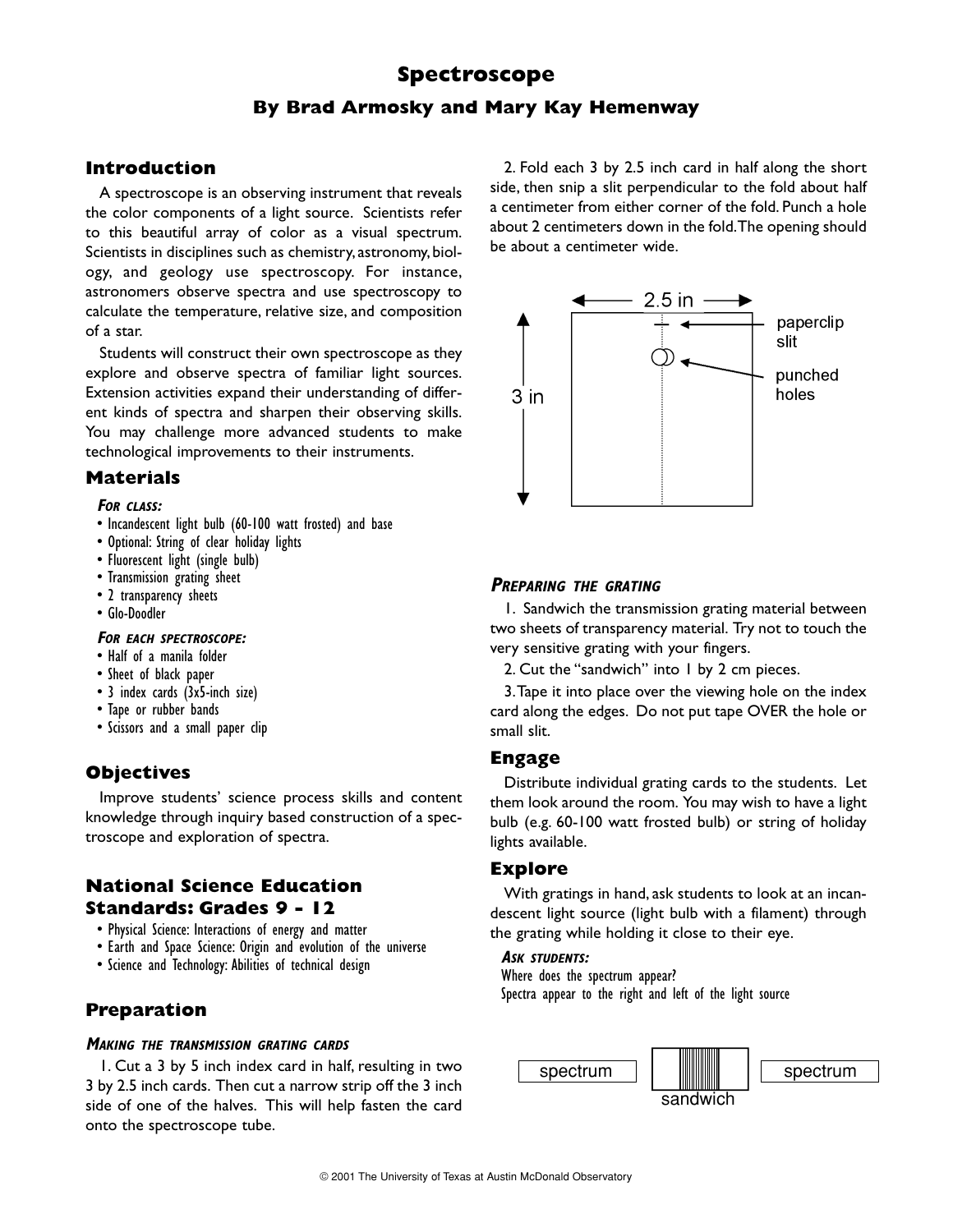- What is the color order?
- Violet is closest to the light source and red is most distant.
- What could be done to improve the appearance or view of the spectrum?
	- Darken the room.

The grating is part of a spectroscope. As the students noticed, spectra are best viewed against a dark background. Ask the students for alternatives to darkening the room. If necessary, hint at something hand-held, since this instrument should be portable. If no one mentions it, suggest that a tube, with the grating fixed at one end, will block stray light from the view of the spectrum and provides the structural support for the spectroscope components.

- What could you use to block out the stray light to make a dark background for viewing spectra?
	- Attach the grating to one end of a tube. Cut a manila folder in half along the fold. Place a black sheet of construction paper on top of the manila folder half. Roll them together along the long side so that the black paper lines the inside of the tube. Secure with rubber bands or tape.

Attach the grating card to the tube (see figure 3). Fasten a paper clip to one end of the tube, leaving just a bit of the clip end over the tube edge. Fasten the grating card to the paper clip and secure with a folded card strip.



Turn off the incandescent bulb and turn on a single fluorescent bulb. Holding their gratings (now attached to the tube) next to their eyes, ask students to examine this light.

- Does the spectrum of the fluorescent bulb look like the incandescent bulb spectrum? What is the same or different?
	- Students should see bands of color in the fluorescent bulb spectrum as well as a continuous spread of color.

Cover up part of the fluorescent light bulb so that a narrow slit of light is seen. Try making a slit in a double thick manila folder and holding it in front of the fluorescent source.

- Compare the incandescent light and the fluorescent light. Do you see color bands now in one of the lights? Which one?
	- Color bands appear dimmer and thinner with the slit in place for the fluorescent bulb. The incandescent bulb has no bands.
- Which observing method renders the best detail view of the spectrum features (with or without the slit)?
	- With the slit. There is a limit if the slit is too narrow, the spectrum appears too faint.
- Where is a better place to put the slit, so that an observer can view other light sources?
- At the opposite end of the tube.

Make an adjustable slit from two index cards. Cut identical rectangular slots, about 1 by 3 centimeters, into the center of two index cards. Stack the cards then fold both cards together along both long sides. The cards should now slide across each other. Adjust the size of the slit by sliding one slot over the other.



Hold the adjustable slit at the opposite end of the tube from the grating and open and close it until you find a position that shows detail and still allows enough light through to see the spectrum clearly. Rotate it if necessary so that the spectrum has its largest height. This insures the parallel grooves in the grating run in the same direction as the slit.

Congratulations! You have constructed a working spectroscope.

#### **Explain**

[Note: For some grade levels, this explanation is too technical; the teacher may wish to demonstrate constructive and destructive interference with water waves.] This grating is a transmission grating. Its surface is scored